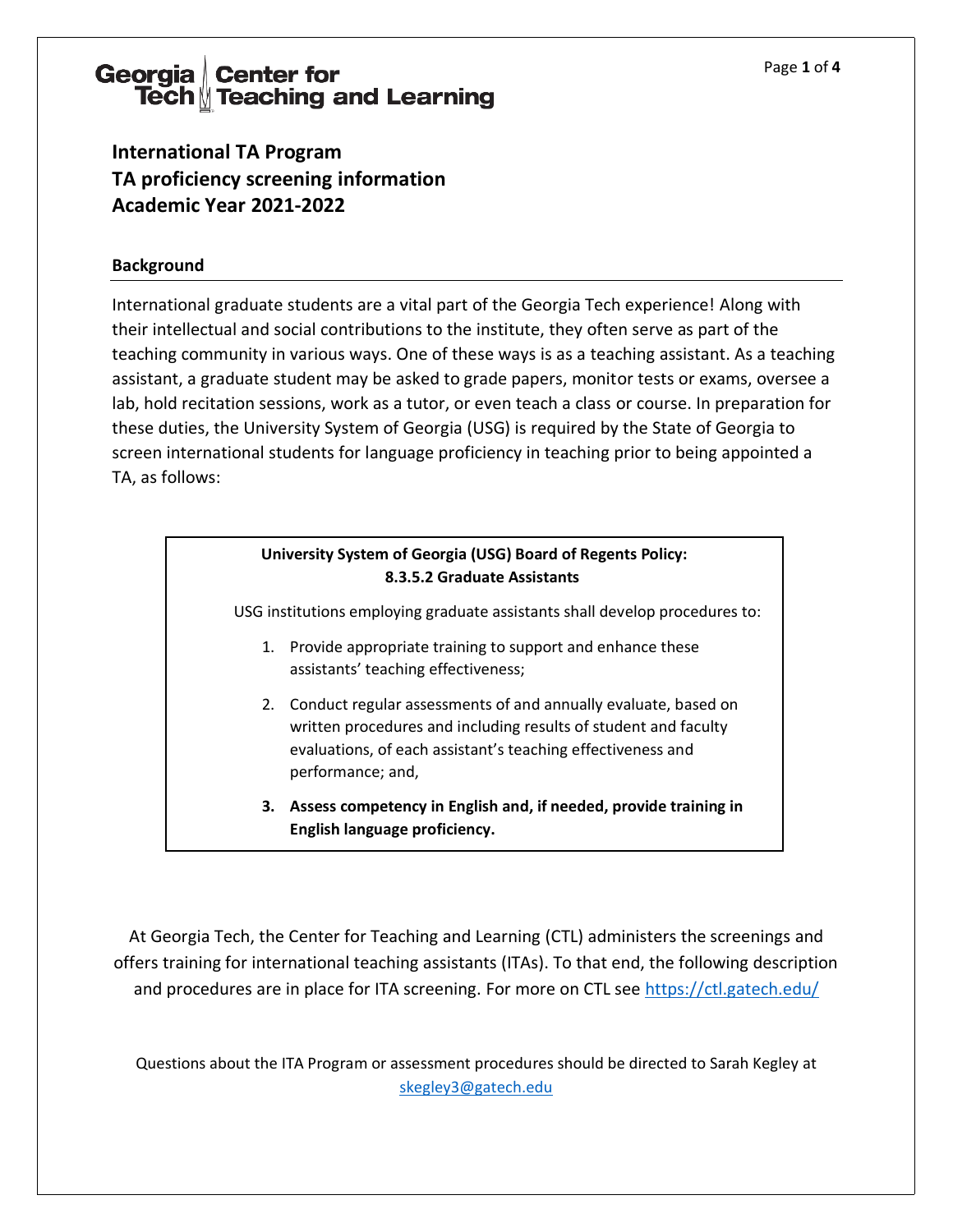## Georgia Center for<br>Tech Teaching and Learning

#### **What is the ITA screening?**

- ➢ The ITA screening assessment was developed by TESOL experts to assess prospective ITAs' ability to communicate with sufficient accuracy and interpersonal communicative competence to successfully work with undergraduate students at Georgia Tech.
- $\triangleright$  It is a face-to-face interview that takes place during the summer before the ITA begins to TA. This screening is meant to elicit English language skills necessary for effective communication within typical TA settings in the U.S. academic context.
- $\triangleright$  It is not a test of your knowledge in your field of study; it is designed to elicit language, however, in order to assess competence with terminology within your academic discipline as well as your competency and skill in negotiating meaning with undergraduate students, including engaging with student questions and responses.
- $\triangleright$  The test is not specifically a test of teaching, either. Instead, it is meant to assess competency of the use of language necessary to complete teaching tasks effectively.

#### **Who must take the ITA screening test?**

- ➢ International students who *are required to submit TOEFL (or IELTS, or other language test score) for admission*, and whose TOEFL speaking score is below 26 (IELTS 8.0, or the equivalent on other instruments), should be screened for TA assignment using GT's ITA screening assessment.
	- o *What if I was a TA at another university before coming to GT?* If you were a *graduate* TA at another institution before coming to GT, please participate in the ITA screening regardless; this will ensure that we are following USG and GT policy.

#### **What is the test like?**

- $\triangleright$  The (virtual) face-to-face test is structured to last between 20 to 30 minutes, and consists of the following three components, all with a live interviewer:
	- o Introductory question/answer segment.
	- $\circ$  Sample delivery of a field-specific concept, interpretation of an academic visual, and/or discussion of common academic topics.
	- o Simulation of an office-hour interaction between a TA and student with follow-up questions.
- $\triangleright$  No advance preparation is needed. During the screening, the prospective TA's accuracy, fluency, and communication effectiveness are evaluated.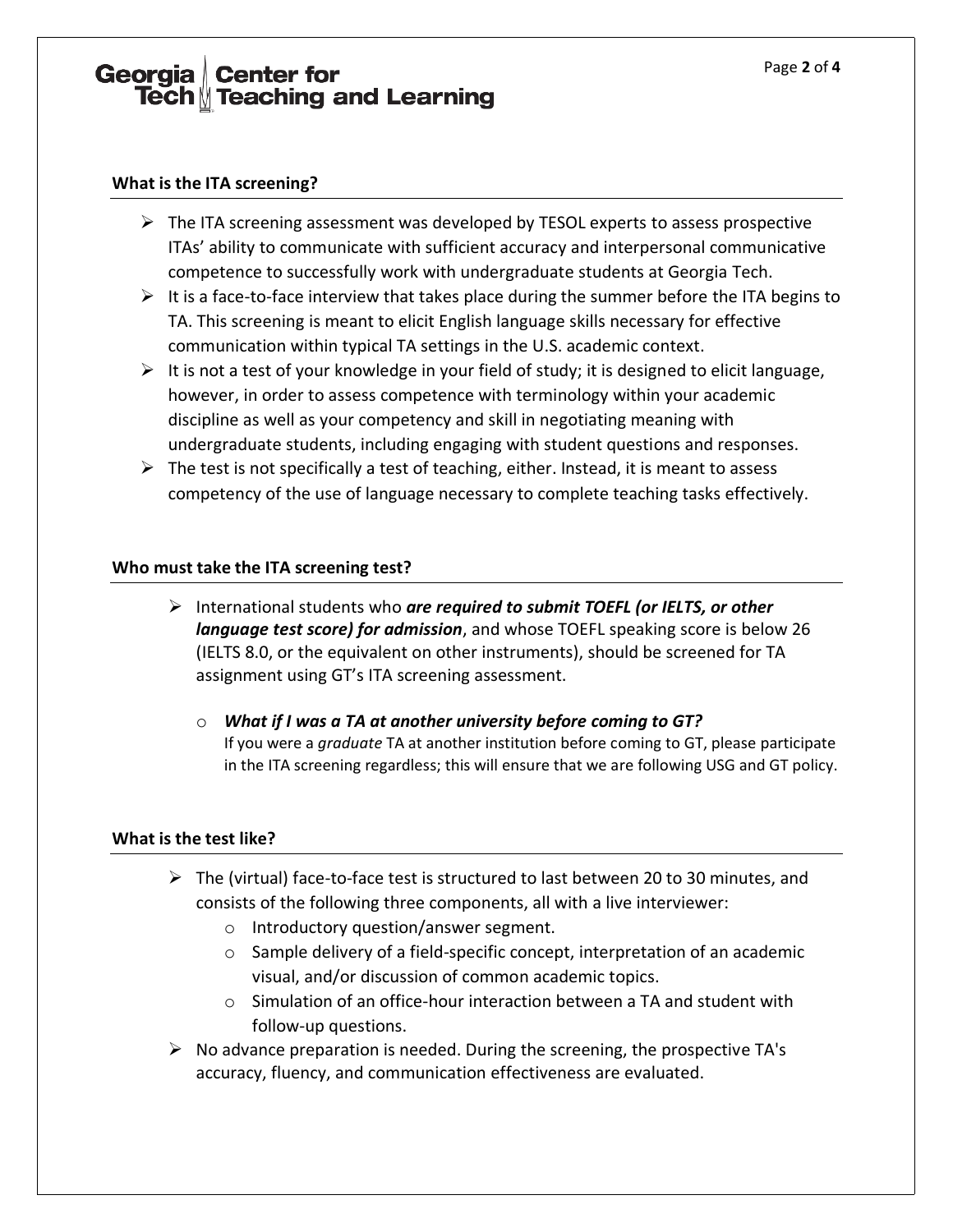### Georgia Center for<br>Tech Teaching and Learning

#### **ITA screening procedures**

- 1. Once a graduate student has been *admitted* to Georgia Tech, their school TA coordinator will coordinate with the Center for Teaching and Learning (CTL) ITA program to send names of those who may be asked to serve as TAs.
- 2. The ITA program manager will contact each student at the email you have given to admissions (not your GT email unless it is already active).
- 3. **In accordance with current university policy, all TA screenings will be conducted remotely using a free web conferencing platform.**
- 4. **You will need a microphone and camera, and your passport with photo** (or other approved ID). The screenings will be recorded so that they may be passed on to the raters.
	- a. The ITA screening assessment is administered via web conference on *Bluejeans* (a virtual meeting platform similar to *Zoom* or *Skype*) in the semester prior to the students' arrival on campus, and is scored on a standard rubric by a trained TESOL expert. The results of the assessment are communicated to the student and the student's academic unit at Tech to be used to determine the ITA's development needs.
- 5. Screenings are currently being offered on a rolling basis. (Summer 2020-Fall 2020)
- 6. The results of the screening, along with recommendations, is given to the student's departmental TA coordinator within one week.
- 7. The CTL International TA program manager will be happy to discuss your scores and create a plan for TA support with you. Please email **skegley3@gatech.edu** to request a consultation.

#### **What areas does the screening assess?**

 $\triangleright$  The ITA screening assesses five general categories of language use: grammar, fluency, pronunciation, listening comprehension, and discourse/strategic competency.

### **Results and ITA coursework/support**

- $\triangleright$  The screening assessment will be used to refer ITAs for enrollment in CETL 8802, International TA Development, a language and culture support course, and to determine follow-up professional development.
- $\triangleright$  The recommended course should be completed in or before the first semester of the TA assignment and will be required for continued assignment to TA positions. For Fall 2021, *International TA Development* will be delivered as a two-credit hour, pass/fail course through the Center for Teaching and Learning: **CETL 8802.**